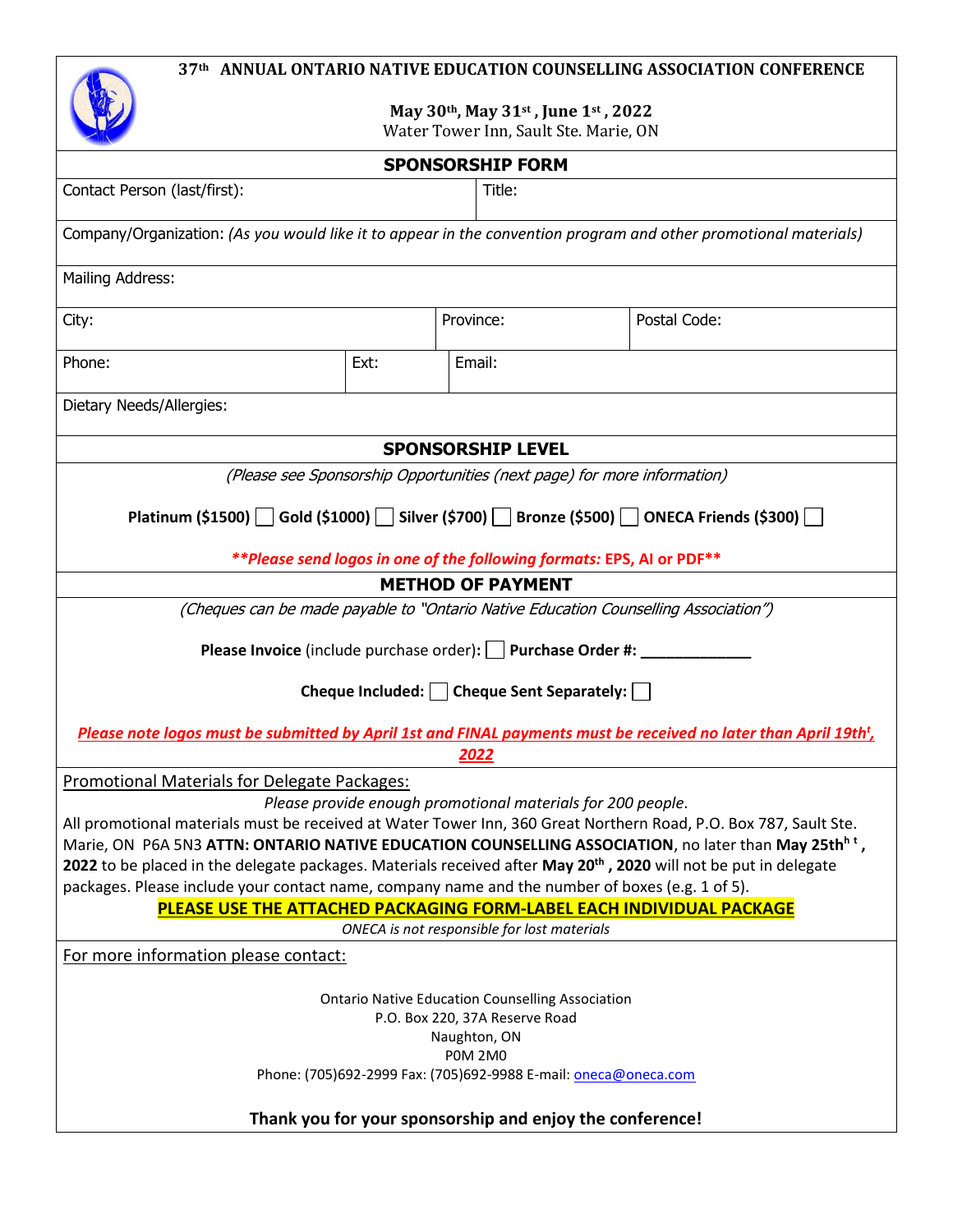

**May 30th, 31st, June 1st, 2022**

Water Tower Inn, Sault Ste. Marie, ON

The Ontario Native Education Counselling Association Annual Conference is a **prime** opportunity for your organization to connect with representatives from literally all First Nations in Ontario. We invite you to consider these value-added opportunities to support the conference and highlight your organization.

# **SPONSORSHIP OPPORTUNITIES**

## **PLATINUM - \$1500 (Maximum 4)**

This level of sponsorship includes:

- Two (2) full conference registrations
- Logo on appropriate signage sponsor board
- Logo on conference bags
- Logo printed in the conference program
- Logo on website
- Promotional materials distributed in delegate packages (maximum of 3 items)
- 6x8 booth with electrical hook-ups in prime location for duration of the conference
- Two (2) complimentary banquet tickets
- Complimentary t-shirt
- Acknowledgement from the podium opening and closing
- Recognition in ONECA final report

# **GOLD - \$1000 (Maximum 7)**

This level of sponsorship includes:

- One (1) full conference registration
- Logo on appropriate signage sponsor board
- Logo on conference bag
- Logo printed in the conference program
- Logo on website
- Promotional materials distributed in delegate packages (maximum of 3 items)
- 6x8 booth with electrical hook-ups in prime location for duration of the conference
- Acknowledgement from the podium
- Recognition in ONECA final report
- Complimentary t-shirt
- Complimentary banquet ticket

## **SILVER - \$700 (Maximum 3)**

This level of sponsorship includes:

- Logo on appropriate signage sponsor board
- Logo on conference bag
- Logo printed in the conference program
- Logo on website
- Promotional materials distributed in delegate packages (maximum of 3 items)
- 6x8 booth with electrical hook-ups in prime location for the duration of the conference
- Acknowledgement from the podium
- Recognition in ONECA final report
- Complimentary banquet ticket
- Complimentary t-shirt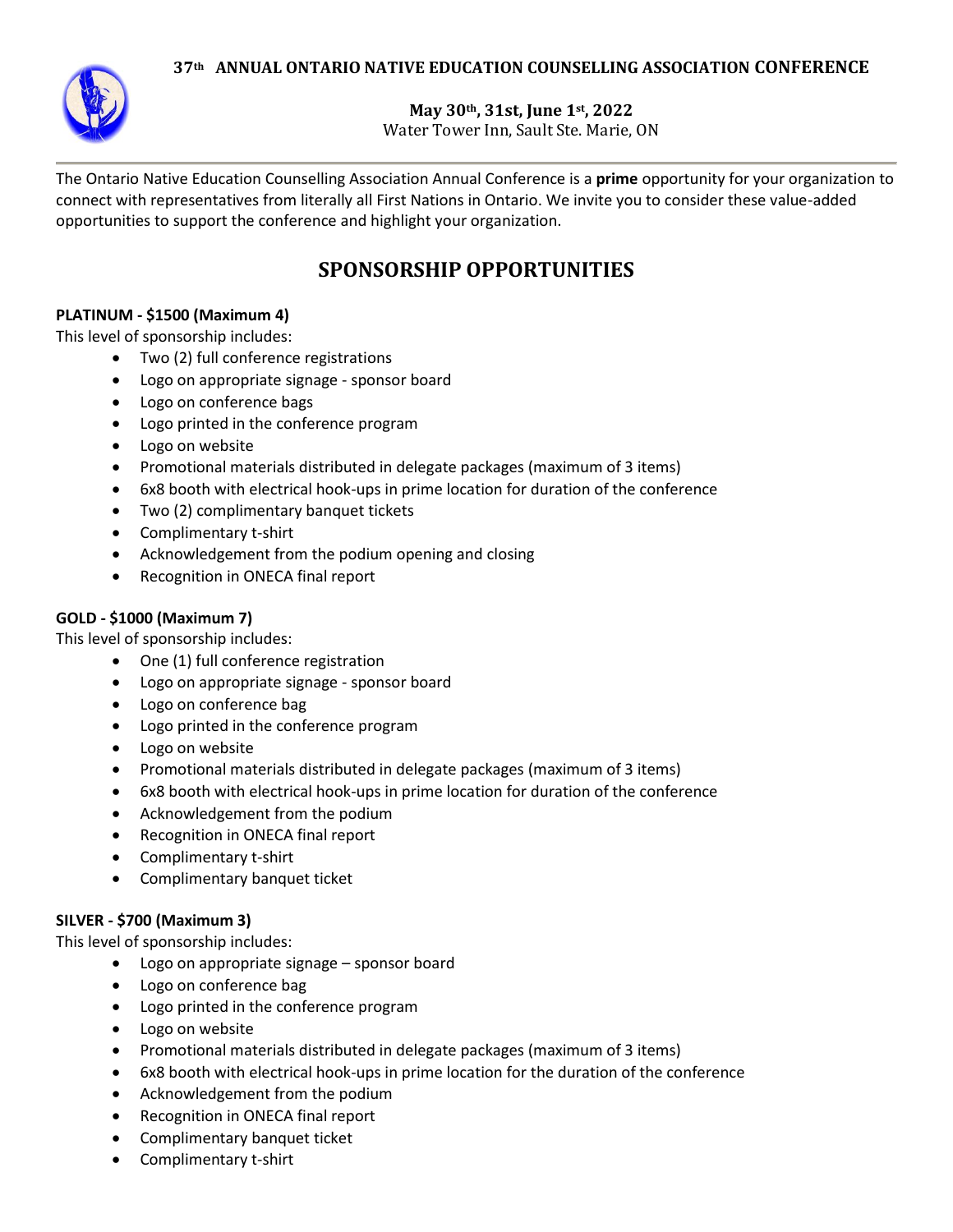## **BRONZE - \$500 (Maximum 2)**

This level of sponsorship includes:

- Logo on appropriate signage sponsor board
- Logo on conference bag
- Logo printed in the conference program
- Logo on website
- Promotional materials distributed in delegate packages (maximum of 3 items)
- 6x8 booth with electrical hook-ups in prime location for the duration of the conference

## **FRIENDS OF ONECA - \$300 (Maximum 2)**

This level of sponsorship includes:

- Logo on conference bag
- Promotional materials distributed in delegate packages
- Opportunity to put in a maximum of 3 promotional items in conference bags

## *Space is limited. Please don't miss out on this opportunity and take advantage of this limited offer.*

# *NOTE: ONLY 2 people per table will be covered under the sponsorship. Additional people will be required to pay a registration fee*

Logo's on conference bags will be approximately  $2''x1''$  and must be provided by the organization in a PDF document.

# *PLEASE NOTE to organizations wishing to take advantage of this wonderful opportunity: Logos must be submitted by April 1, 2022 and FINAL payments must be received no later than April 19, 2022.*

Cheques can be made payable to: Ontario Native Education Counselling Association P.O. Box 220, 37A Reserve Road Naughton, ON P0M 2M0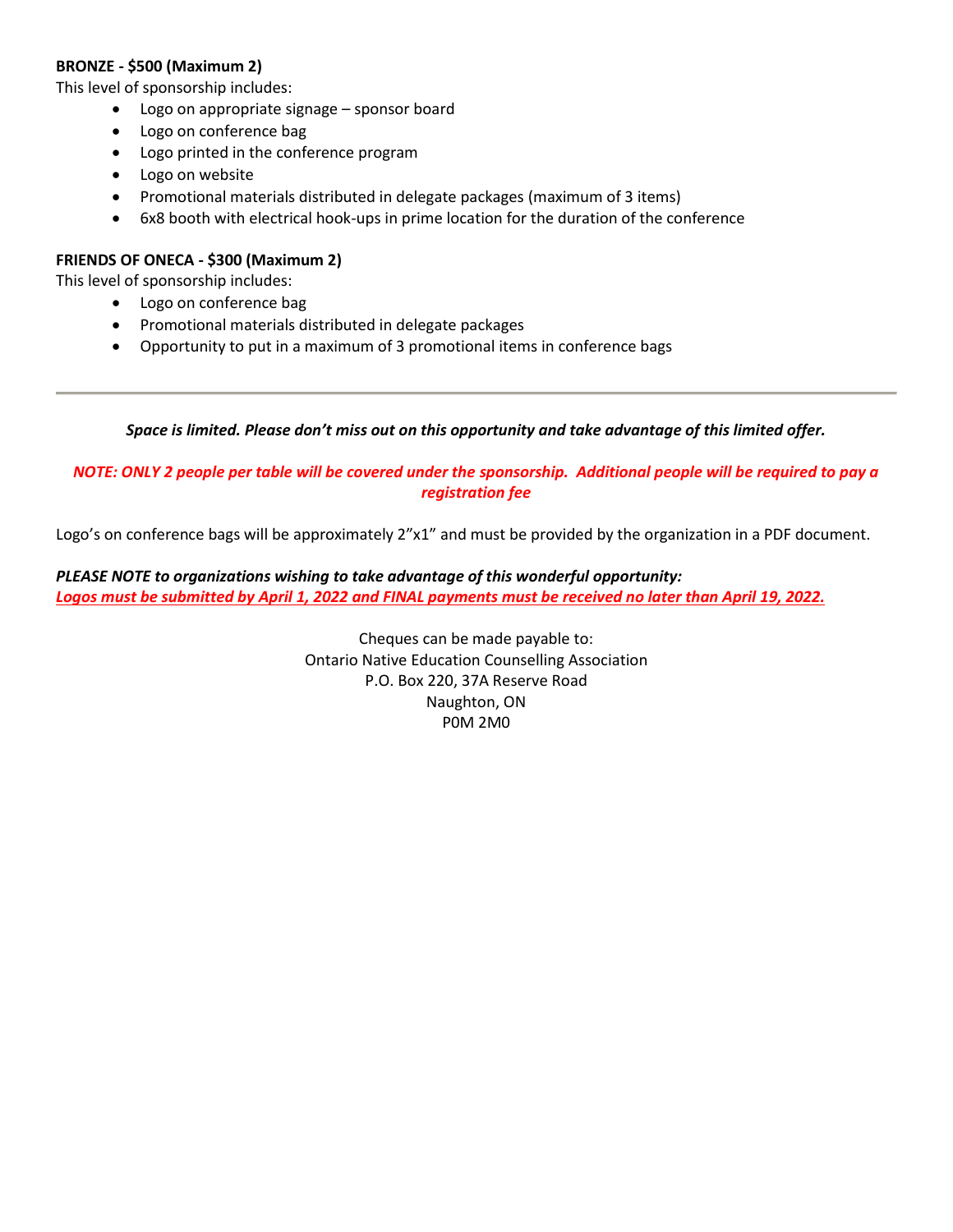

## **DELEGATE PACKAGE MATERIALS PACKAGING SLIP**

### **36th ANNUAL ONTARIO NATIVE EDUCATION COUNSELLING ASSOCIATION CONFERENCE**



## **DELEGATE PACKAGE MATERIALS PACKAGING SLIP**

**TO**: Water Tower Inn **CONVENOR**; ROXANE MANITOWABI **C/O Tracey White** 360 Great Northern Road, P.O. Box 787 Sault Ste. Marie, Ontario P6A 5N3

**TO**: Water Tower Inn **CONVENOR**; ROXANE MANITOWABI **C/O Tracey White** 360 Great Northern Road, P.O. Box 787 Sault Ste. Marie, Ontario P6A 5N3

### **FROM**

Organization: Contact Name: Address:

Phone#: Box #:

## **FROM**

Organization: Contact Name: Address:

Phone#: Box #:

*ONCEA is not liable for lost materials*

*ONCEA is not liable for lost materials*